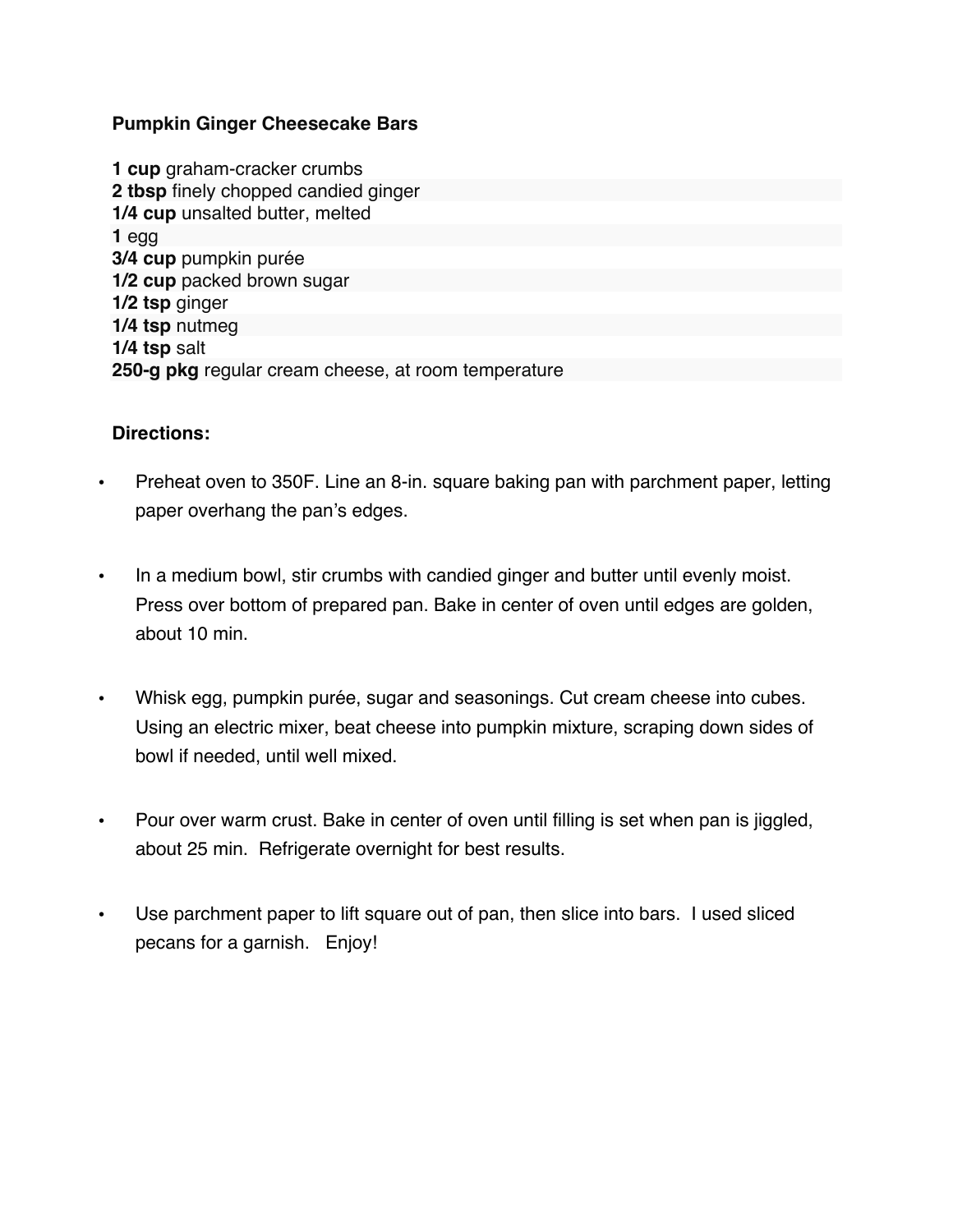# **Pumpkin cheesecake chocolate ganache brownies**

YIELD: *one 8x8 pan, 9 to 12 squares*

PREP TIME: *20 minutes*

COOK TIME: *about 40 minutes, divided*

TOTAL TIME: *5+ hours, or overnight, for cooling*

## INGREDIENTS:

## **Brownies**

1/2 cup unsalted butter (1 stick) 6 ounces dark or bittersweet chocolate, chopped 2 large eggs 3/4 cup granulated sugar 1 tablespoon vanilla extract 1 tablespoon brewed coffee (leftover or cold coffee is okay), optional but recommended 1 teaspoon instant espresso granules, optional but recommended pinch salt, optional and to taste 3/4 cup all-purpose flour

## **Pumpkin Cream Cheese Filling**

1 large egg

4 ounces brick-style cream cheese, well-softened

1/2 cup pumpkin puree

1/4 cup granulated sugar

2 teaspoons pumpkin pie spic

3 tablespoons all-purpose flour

## **Chocolate Ganache**

1 2/3 cups semi-sweet chocolate chips 1/2 cup half-and-half or cream

DIRECTIONS:

- 1. Preheat oven to 350F. Line an 8-inch square pan with aluminum foil leaving overhang and spray with cooking spray, or grease and flour the pan; set aside.
- 2. **Brownies** In a large microwave-safe bowl, add the butter, chocolate, and heat on high power to melt, about 2 minutes total. Stop to check and stir after 1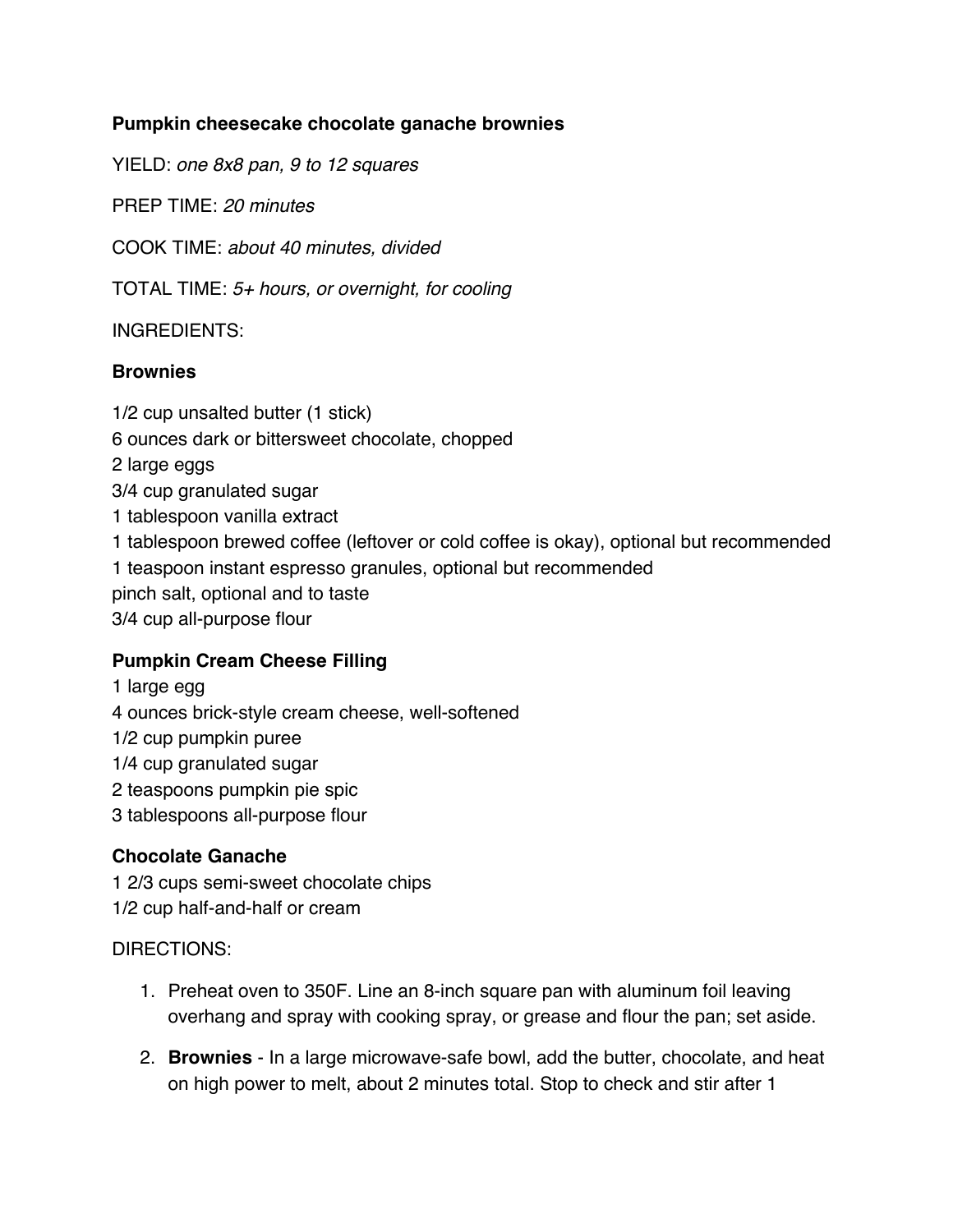minute. Heat in 15-second increments until chocolate has melted and mixture can be stirred smooth. Allow mixture to cool momentarily before adding the eggs so they don't scramble.

- 3. Add the eggs, sugar, vanilla, optional coffee, optional espresso granules (neither make brownies taste like coffee and both enhance and round out the chocolate flavor), optional salt, and whisk vigorously to combine.
- 4. Add the flour and stir until smooth and combined.
- 5. Turn half the batter out into prepared pan (I draw an imaginary line down the center of the batter with my spatula while it's in the mixing bowl and eyeballing it, I pour half into pan); reserve remainder.
- 6. Bake for 15 minutes, or until top has just set in the center; don't overbake because pan is going back into oven. While brownies bake, prepare the filling.
- 7. **Filling** In a medium bowl, add the egg, cream cheese, pumpkin, sugar, pumpkin pie spice, and whisk to combine or beat with a hand mixer until smooth, about 2 minutes on medium-high power.
- 8. Add the flour and stir until smooth and combined.
- 9. After brownies have baked for about 15 minutes, remove pan from oven and using a spatula carefully, gently, and evenly spread the filling mixture over the brownies.
- 10.Evenly top with reserved brownie batter, smoothing it lightly with a spatula. It's normal for it to have thickened up some. I find it easiest to add golf ball-sized dollops of batter around the pan and then smooth them together with a spatula, taking care to do so gently as to not disturb the pumpkin layer. A little messy is okay because it'll be covered with ganache.
- 11.Bake for about 24 to 25 minutes, or until center has just set and is no longer glossy. The toothpick test is unreliable because you're going to hit gooey pumpkin so it's better to just eyeball it. Place pan on a wire rack to cook while you make the ganache.
- 12.**Ganache** In a medium microwave-safe bowl, add the chocolate chips, cream, and heat on high power to melt, about 2 minutes total. Stop to check and stir after 1 minute. Heat in 15-second increments until chocolate has mostly melted and mixture can be whisked smooth.